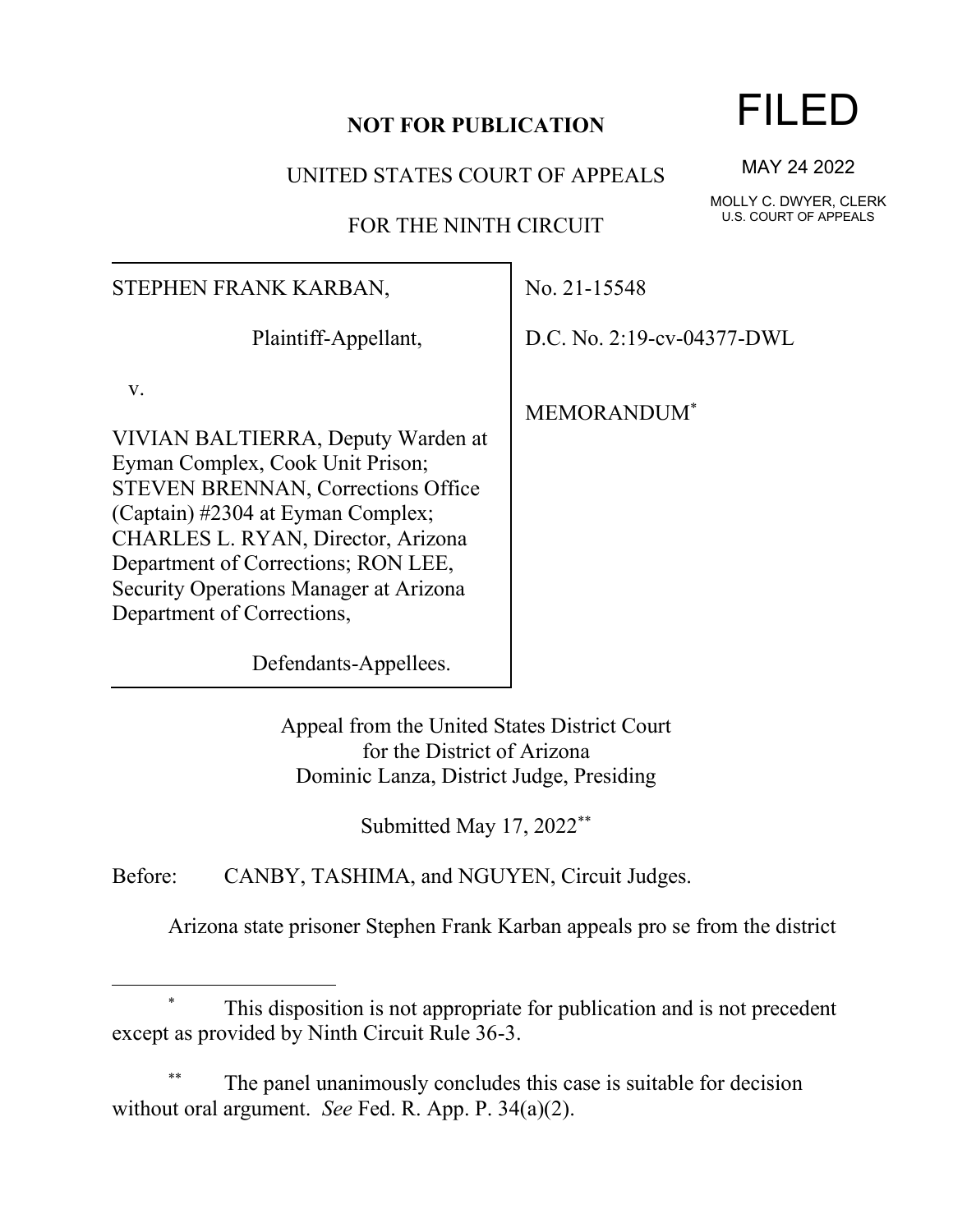court's judgment in his 42 U.S.C. § 1983 action alleging constitutional claims. We review de novo. *Hamby v. Hammond*, 821 F.3d 1085, 1090 (9th Cir. 2016) (summary judgment); *Resnick v. Hayes*, 213 F.3d 443, 447 (9th Cir. 2000) (dismissal under 28 U.S.C. § 1915A). We affirm in part, reverse in part, and remand.

The district court properly granted summary judgment on Karban's due process claim against defendant Brennan because Karban failed to raise a genuine dispute of material fact as to whether the temporary loss of privileges resulting from a disciplinary violation that was dismissed through the prison's administrative appeal process imposed an atypical and significant hardship. *See Ramirez v. Galaza*, 334 F.3d 850, 860 (9th Cir. 2003) (under the Due Process Clause, a prisoner may challenge a state disciplinary action only if it "deprives or restrains a state-created liberty interest in some 'unexpected manner'" or "imposes some 'atypical and significant hardship on the inmate in relation to the ordinary incidents of prison life'" (quoting *Sandin v. Conner*, 515 U.S. 472, 484 (1995))).

However, summary judgment was improper on Karban's retaliation claim against defendant Baltierra. The record reflects that, approximately two weeks after Karban filed a grievance, Baltierra requested Karban be transferred. In the transfer request, Baltierra stated Karban was "not a yard problem, [and] likes paperwork." Additionally, Karban submitted a declaration stating that he had not